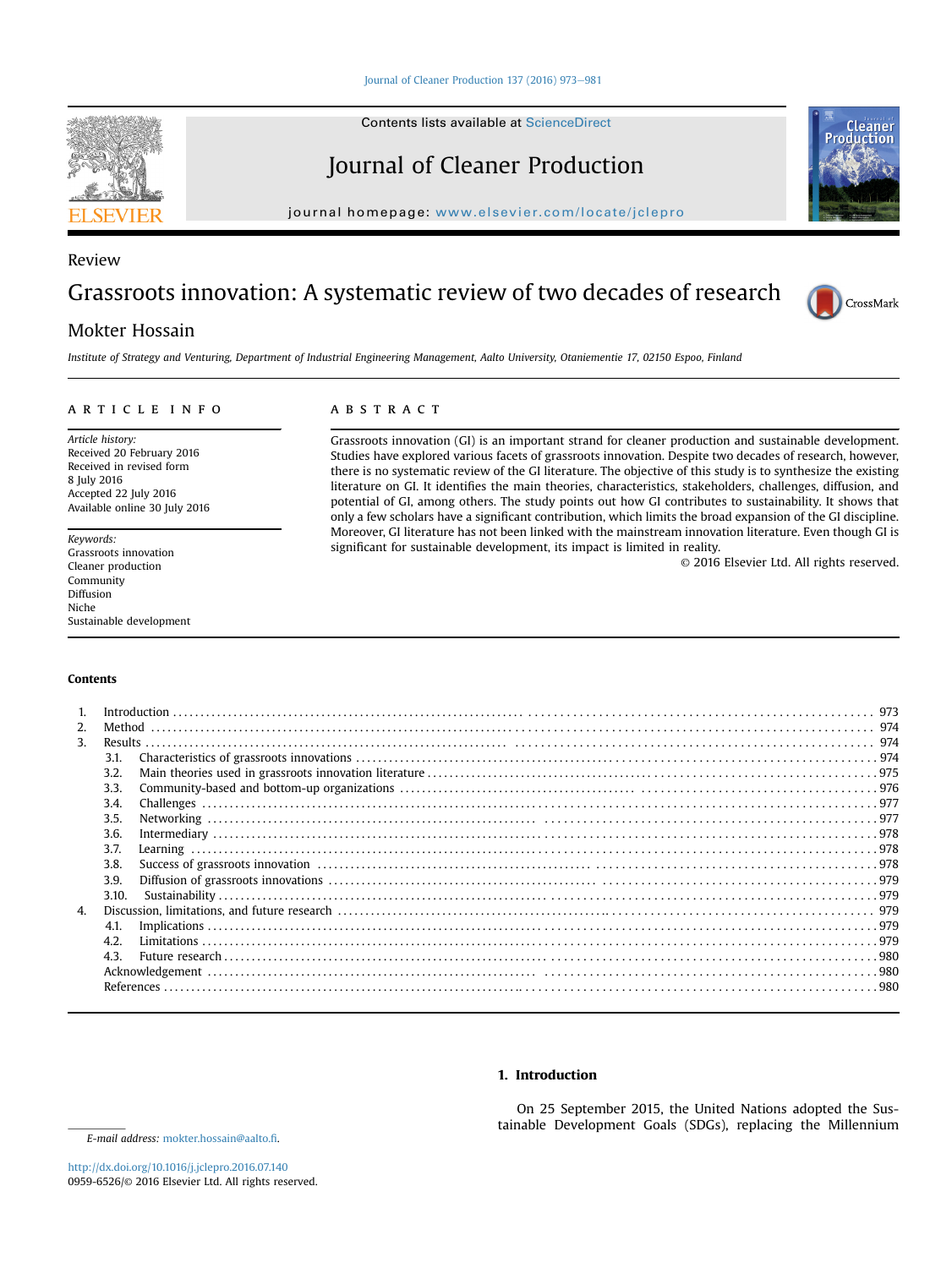Development Goals, to stimulate action over the next fifteen years in some areas critical for both humanity and the planet ([Chin and](#page-7-0) [Jacobsson, 2015; Lindberg, 2016\)](#page-7-0). The SDGs emphasis lies heavily on cleaner production ([De Medeiros et al., 2014](#page-8-0)). Cleaner production strategies promote waste reduction, recycling, and reuse at the ground level [\(Khalili et al., 2015\)](#page-8-0). To solve many pressing environmental challenges, new advances in cleaner production have been designed to ensure sustainable societal development [\(Kleme](#page-8-0)š [et al., 2012](#page-8-0)). GI plays a pivotal role in sustainable development. There are several definitions of GI in the extant literature (see [Ustyuzhantseva, 2015\)](#page-8-0). However, the most frequently referred definition is as follows: GI is "a network of activists and organizations generating novel bottom-up solutions for sustainable development and sustainable consumption; solutions that respond to the local situation and the interests and values of the communities involved" ([Seyfang and Smith \(2007\)](#page-8-0), p. 585). GI is defined as innovation generated by civil society instead of government or business (see [Tang et al., 2011](#page-8-0)). It is also defined as experimentation with technological change that involves a social movement component in support of a broad social change (Hess, 2007). Thus, some scholars argue that GI emerges from the community level whereas others believe that it does not necessarily emerge only from the community level. However, scholars have a consensus that GI is a bottom-up approach for sustainable development.

There are numerous grassroots innovations with varied nomenclatures which aim at sustainable consumption [\(Akenji, 2014\)](#page-7-0). GIs represent social experiments of innovative technologies, values, and institutions (Haxeltine and Seyfang, 2009). GIs differ from mainstream innovation, as they possess different types of sustainable development and forms such as cooperatives, informal community groups, social enterprises, and voluntary associations ([Martin et al., 2015\)](#page-8-0).

The success of grassroots innovations occur at three levels: individual, group and societal [\(Grabs et al., 2016](#page-7-0)). GIs have not been adequately embraced as a source of innovation ([Ornetzeder and](#page-8-0) [Rohracher, 2013\)](#page-8-0). Historically, grassroots movements include the community currency movements ([Seyfang and Longhurst, 2013a\)](#page-8-0), the People's Science movement ([Kannan, 1990](#page-7-0)) and the Honey Bee Network movement [\(Gupta et al., 2003](#page-7-0)) and the technologies for social inclusion movement [\(Smith et al., 2014\)](#page-8-0). Unlike mainstream innovation, grassroots innovations tend to operate without state or commercial interests [\(Yalç](#page-8-0)ı[n-Riollet et al., 2014](#page-8-0)). They are not comprehensive and powerful for sustainable development, rather they are a source of innovative diversity ([Seyfang et al., 2013\)](#page-8-0). GI innovations stem from dissenting voices and movements, which demand a very novel vision and practice of innovation. Fostering entrepreneurial culture and innovative spirit is essential to promote GI [\(Hua et al., 2010](#page-7-0)). However, [Jain and Verloop \(2012\)](#page-7-0) claim that grassroots and mainstream innovations bear numerous common features, and as such splitting them into one with the suffix 'grassroots' and another without it is not that necessary.

Studies on GI started around two decades ago. Until recent years, it has received limited attention from scholars. However, the last several years (2013–2015) have witnessed a surge of studies on GIs. Even though GI has become a well-established discipline, no systematic literature review has been done in this field. Hence, a comprehensive review of grassroots literature is essential. The objective of this study is to synthesize the existing literature on GI. Thus, it aggregates the current knowledge on GI in the scholarly literature.

# 2. Method

A systematic literature review approach is adopted in this study (Tranfi[eld et al., 2003; Hossain](#page-8-0) & [Anees-ur-Rehman, 2016\)](#page-8-0). As a keyword, "grassroots innovation" was used to search for appropriate articles from four databases. Only articles in English were included. To find appropriate articles, the first attempt on the Web of Knowledge database retrieved 31 articles. During the second attempt, 90 articles were found from the Scopus database, and during the third attempt, 19 articles were found from the EBSCO database. The fourth attempt was made on the ABI/INFORM Complete (ProQuest) database. Selecting the 'only peer-reviewed' option, 45 articles were retrieved from this database. Thus, 181 articles were collected from four selected databases and all these articles are placed on a single list. After removing 71 overlapping articles, 110 unique articles were considered for the next stage. Finally, 83 articles were selected after removing papers in such categories as book review (2), book chapter (6), book (3), conference (6), working paper (7), popular press (1), research note (1), and outlier (1). The articles were retrieved on December 7, 2015. Fig. 1 shows the steps of the overall article searching process.

As a part of the review process, two major steps were undertaken. First, the following basic information from each article was tabulated on spreadsheet: (1) the type of article and journal of publication, to understand the focus of the article; (2) the aim and main findings of the articles; (3) the unit of analysis, including geographic, industry, or firm focus; (4) key constructs and theories used in the articles; and (5) list of authors and their affiliation. Second, all selected articles were uploaded on Atlas.ti for thematic analysis. On Atlas.ti, by detailed reading, the main body of each article and key information was coded under emerging themes. The coding process was repeated to gain a rich compilation of knowledge under each theme. From numerous initial themes, ten major themes were developed by merging some initial themes. An inductive approach was applied for the purpose of coding and synthesis as it is an appropriate approach to condense extensive and varied texts into a summary format in order to establish linkages between objectives and summaries [\(Thomas, 2006](#page-8-0)). Thus, this study thematically analyzed and synthesized the main findings of the existing studies on GI. The following section includes the synthesized results.

## 3. Results

#### 3.1. Characteristics of grassroots innovations

GI stems from the knowledge, experience and skills embedded in communities and individuals who lie outside the formal



Fig. 1. Process and steps of searching for relevant articles.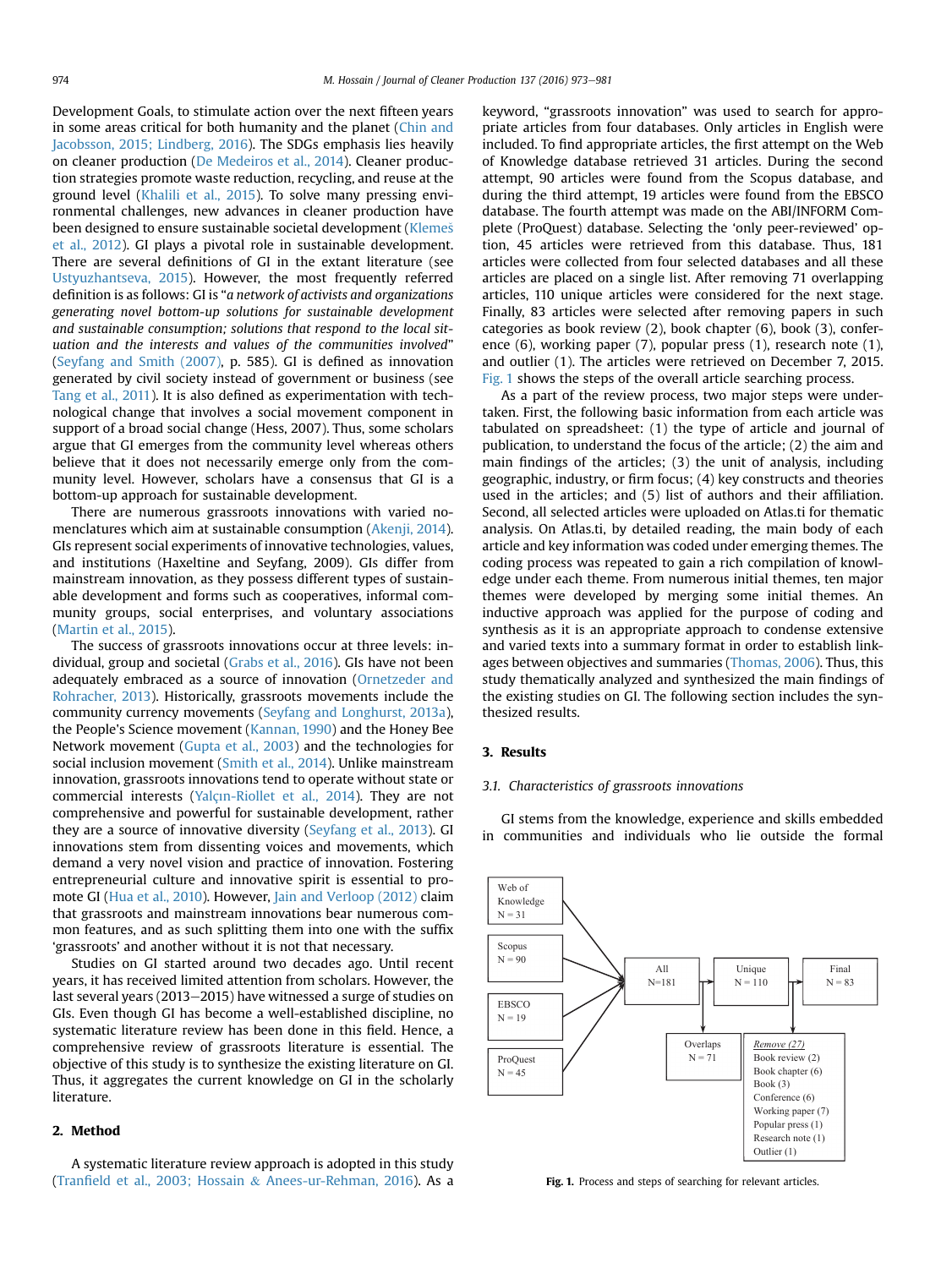institutions of education, research and industry for solving local problems ([Reinsberger et al., 2015](#page-8-0)). GIs emerge when dominant innovations are locked-in and sustainable changes take place in a niche ([Seyfang and Haxeltine, 2012\)](#page-8-0). Mainstream research and development considers GIs as a peripheral agenda ([Jain and](#page-7-0) [Verloop, 2012](#page-7-0)). Innovation typically entails technical efficiency and the commercialization of science and technology, which disseminate in a top-down process (Neumeier, 2012). However, some scholars justify that grassroots organizations may not be as different from commercial organizations as many scholars of GI claim [\(Martin et al., 2015\)](#page-8-0). Grassroots organizations possess knowledge and experience regarding what innovations are appropriate in localities for sustainable development by making meaningful and directly relevant resources available for locals (Roberts, 2005).

GIs emphasize social, cultural and ethical values that differ from mainstream innovations [\(Monaghan, 2009\)](#page-8-0). The main characteristic of GI is that learning occurs in various dimensions over time and visions turn into more stable configurations [\(Geels, 2011\)](#page-7-0). Some GIs do not aspire to expand and grow ([Seyfang et al., 2013](#page-8-0)). A GI may come from outside of local communities but local knowledge and communities to frame a collaborative innovation activity are necessary [\(Smith et al., 2014](#page-8-0)). Typical examples of GI include community energy projects, organic foods supermarkets, local material recycling, community-based water and sanitation [\(Smith](#page-8-0) [et al., 2014\)](#page-8-0). These innovations are small-scale but highly sustainable ([Phelps, 2013](#page-8-0)).

GIs have the potential to offer a more sustainable way of living than the existing unsustainable system [\(White and Stirling, 2013\)](#page-8-0). Grassroots and mainstream innovations complement each other ([Ornetzeder and Rohracher, 2013](#page-8-0)). Large firms embrace GIs but they make significant organizational and technical design changes in the process ([Hess, 2013\)](#page-7-0). GIs typically challenge the status quo, such as technologies, practices, and values. Moreover, they promote new forms of organization, and systems of provision (Seyfang, 2011). They also challenge the existing legal, regulatory, and institutional elements of their operating contexts [\(White and Stirling,](#page-8-0) [2013\)](#page-8-0).

In a situation characterized by dominant market-based or science-based innovations, GIs prevail due to a culture composed of democracy, openness, diversity, practical experimentation, social learning, and negotiation [\(Ornetzeder and Rohracher, 2013\)](#page-8-0). They are distinct from mainstream innovations at least in the following manners: (1) the driving force of GIs is a social need instead of rent seeking, (2) they are based on ideological commitment instead of profit seeking, (3) the protected space for GIs is created by values and culture, (4) they are established in communal ownership structures, (5) dependent on voluntary labor, grants, or mutual exchange, and (6) operate in a social context [\(Seyfang and](#page-8-0) [Longhurst, 2016](#page-8-0)).

GIs, in opposition to conventional corporate innovations, have a transformative power and their roles are fundamental in the transition to sustainability [\(Leach et al., 2012](#page-8-0)). They have emerged as networks generating innovative solutions for many pressing challenges [\(Feola and Nunes, 2014](#page-7-0)) as an output of local experimentation (North, 2010). They support local niche creation via the incubation of socio-technical innovation facing mainstream values, technologies and actors (Martinez-Alier et al., 2010). Combining formal and informal science has become imperative for GI ([Gupta,](#page-7-0) [2012\)](#page-7-0).

Grassroots innovations eventually contribute to a global niche and they are adopted by mainstream regimes (Geels and Raven, 2006). The incorporation process can take place when large organizations own small organizations or a small organization transform into a large organization ([Hess, 2013](#page-7-0)). Many GIs shift from a marginal to a commercial organization over time ([Hess, 2013\)](#page-7-0) as they seek to emerge from a niche to a regime ([Martin and Upham,](#page-8-0) [2016\)](#page-8-0). In the early phases, the composition of networks of GIs differs significantly from the industrial innovations as GIs emerge mainly from citizens' innovations, unorganized lay people, hobbyists, craftsmen or local entrepreneurs [\(Ornetzeder and Rohracher,](#page-8-0) [2013\)](#page-8-0).

#### 3.2. Main theories used in grassroots innovation literature

GI has been mainly explored using theories such as strategic niche management (SNM) [\(de Vries et al., 2016\)](#page-7-0), conceptual niche management (CNM) ([Monaghan, 2009\)](#page-8-0), niche-to-regime transition theory ([Boyer, 2014](#page-7-0)), multi-level perspective ([Ornetzeder and](#page-8-0) [Rohracher, 2013\)](#page-8-0) and knowledge economy ([Gupta, 2012](#page-7-0)). GI literature has many mechanisms similar to the broader transitions literature such as community-based activity, niche source for lowconsumption social movements and sustainable practice ([Boyer,](#page-7-0) [2014\)](#page-7-0). The sustainability transition literature aims to understand how technological innovations can diffuse and disrupt existing socio-technical systems through successful scaling up from the experimental niche [\(Seyfang and Longhurst, 2013a, b\)](#page-8-0).

Niche theory, under social economy, is used to explain the dynamics of technological innovation. The social economy is often referred as a third sector, which is different from public and private sectors [\(Martin et al., 2015\)](#page-8-0). Niches protect experimental innovations with radical movement from a too harsh state to regime (Raven, 2012). GIs are functional for various core processes of niche development including network formation, learning, and capacity building on the one hand, and empowering, nurturing and shielding niche innovations, the other ([Ornetzeder and Rohracher,](#page-8-0) [2013\)](#page-8-0). Some scholars believe that the difference between a niche and a regime is analytical, not ontological [\(Hoppe et al., 2015\)](#page-7-0). [Kirwan et al. \(2013\)](#page-8-0) hold that GIs do not intend to challenge the dominant regime; rather they concentrate putting local skills in action at the local level. In the right regime, niches support the diffusion of innovative socio-technical practices [\(Seyfang and](#page-8-0) [Longhurst, 2013b\)](#page-8-0).

The niche has emerged as a pivotal analytical category in the multi-level perspective  $(MLP)$  – a heuristic designed to offer tools to understand socio-technical change over time [\(Longhurst, 2015\)](#page-8-0). The literature of GIs has emerged from socio-technical and sustainability transitions ([Martin and Upham, 2015](#page-8-0)). Socio-technical changes as spaces are seedbeds of radical innovation [\(Seyfang](#page-8-0) [et al., 2014\)](#page-8-0). Niche growth happens when robust niche performance is combined with an existing regimes' compatibility (Smith, 2007). Regime change depends on broader dynamics including factors such as demography, economy, environment, infrastructure, materials, and paradigms (Rotmans et al., 2001).

Successful niches influence a regime by replication of innovations, installing multiple small innovations, scaling up and growing to attract more participants and eventually turn niche innovations into mainstream systems [\(Hoppe et al., 2015\)](#page-7-0). Nicheinnovation literature focuses on processes that are crucial for turning ideas into strong configurations ([Ornetzeder and](#page-8-0) [Rohracher, 2013\)](#page-8-0). However, niche actors need to adjust the financial, legal, and regulatory structures of the mainstream to support the community [\(Boyer, 2014](#page-7-0)). Engineers and technological experimentation do not dominate niche creation; rather, a niche embraces experimentation with different types of social movements involving users in the process ([Monaghan, 2009\)](#page-8-0).

The SNM theory has three key elements: visions and expectations, networks, and learning [\(Kemp et al., 1998](#page-7-0)). The main objectives of SNM are to stimulate learning about the problems, needs, aligning visions and different interests of society, and building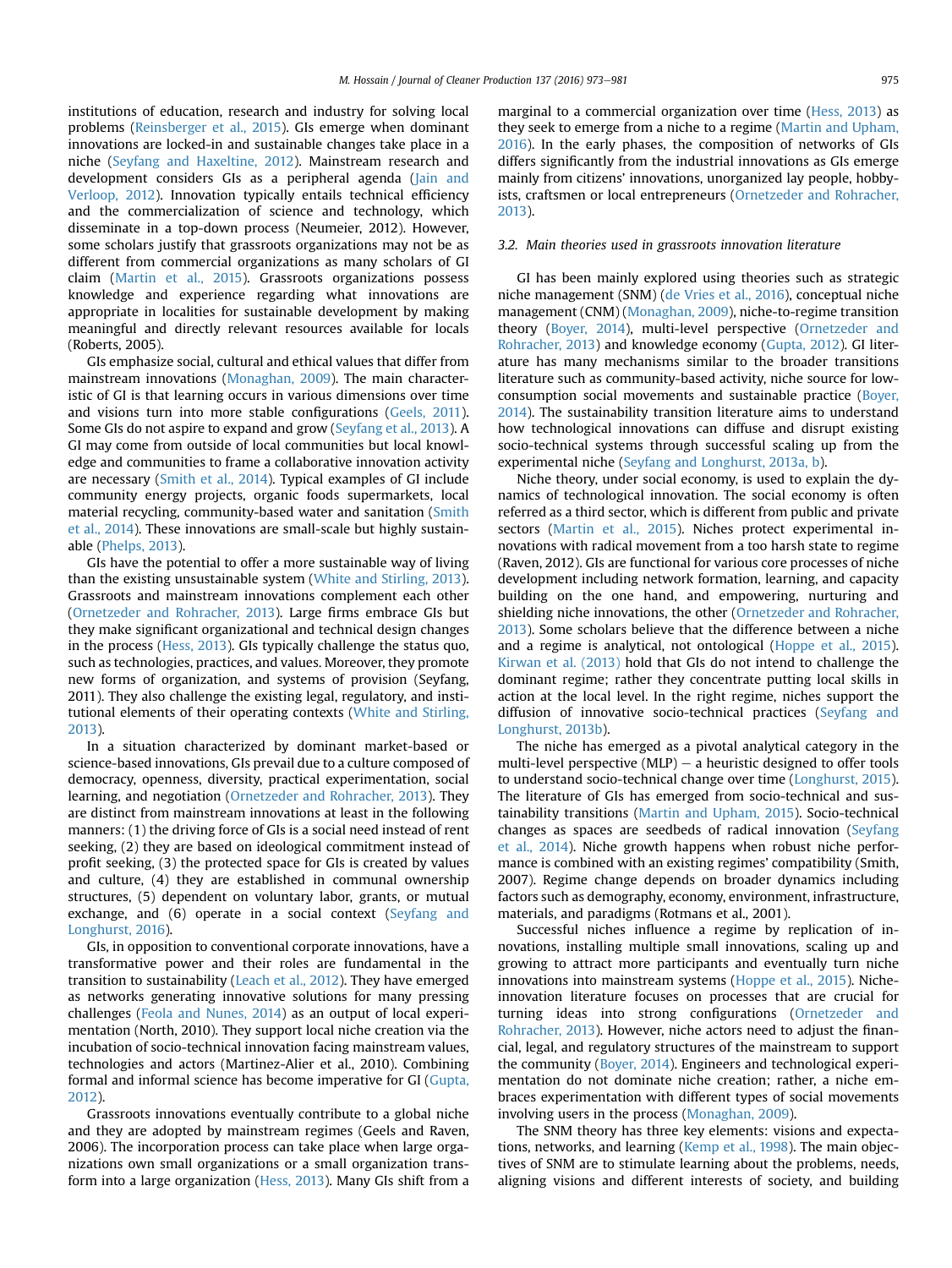networks for a collective goal [\(Hoppe et al., 2015\)](#page-7-0). It mainly focuses on radical and unproven technologies for local development ([Longhurst, 2015](#page-8-0)) and explains the dynamics of socio-technical GIs ([Martin et al., 2015\)](#page-8-0). SNM has emerged as a strand of research which seeks to know how to actively create and nurture niches developing sustainable innovation in order to trigger wider systemic transitions ([Seyfang and Longhurst, 2013b](#page-8-0)). It implies that niches are closely networked with various stakeholders who aggregate resources to bolster niche innovations ([Seyfang and](#page-8-0) [Haxeltine, 2012](#page-8-0)). It indicates that investment in learning, consolidation and networking at the national level is a promising approach for niche development [\(Seyfang and Longhurst, 2013b](#page-8-0)). Different actors such as local authorities, citizen groups, NGOs, policy makers, and special interest groups may take the responsibility of conducting SNM ([Hoppe et al., 2015](#page-7-0)).

The initial interest of SNM is to figure out how technological niches provide space to nurture experimental technologies (Hoogma et al., 2002). SNM concentrates on technological substitutions assuming that newness emerges in technological niches to conquer market niches and replace or transform regimes [\(Schot](#page-8-0) [and Geels, 2008\)](#page-8-0). SNM emphasizes key technology-driven experiments that spur research and development, and diffusion of innovations aiming to challenge an existing socio-technical regime ([Hoppe et al., 2015\)](#page-7-0). SNM theory advocates that niche actors and networks accumulate learning from local movements, disseminate the best practices and encourage diffusion of local innovations ([Seyfang et al., 2014](#page-8-0)). SNM acknowledges the active role of users emphasizing local communities for eco-innovations through experiments to solve local problems [\(Henrekson, 2014](#page-7-0)). CNM complements SNM as a portfolio of transition approaches recognizing the important contribution towards system innovation linking it with other measures to maximize the potential of progressive social movements by promoting innovation [\(Monaghan, 2009](#page-8-0)).

The transition theory advocates that the success of individual transition innovations depends largely on regional or local framings ([Feola and Nunes, 2014](#page-7-0)). Transition literature is interpreted with the combination of three interrelated strands: strategic niche management, multi-level perspective, and transition management ([Caniels and Romijn, 2008\)](#page-7-0). It explores the characteristics of successful niches by testing and developing new radical innovations ([Seyfang and Haxeltine, 2012](#page-8-0)). Support from industrial, political and regulatory perspectives is vital for transition movements to scale up ([Hess, 2013\)](#page-7-0). The transition is a key shift in a sociotechnical system on a wide range of domains such as the cultural, institutional, political, and technological domains ([Seyfang and](#page-8-0) [Longhurst, 2016](#page-8-0)). The transition movement comprises local innovations, presenting mainly the successful cases based on global diffusion and increasing visibility ([Feola and Nunes, 2014\)](#page-7-0). The transition has three principles (philosophies, policies, and practices) and three forms (life course, environmental, and politicaleconomic) (Brown et al., 2012).

A successful transition movement significantly relies on vision, leadership, and (formal and informal) partnership with different local actors ([Feola and Nunes, 2014\)](#page-7-0). The role of leadership, positive dynamics, and trust in the leaders are crucial for a transition movement ([Hoppe et al., 2015\)](#page-7-0). A sustainability transition movement involves equity issues, such as intergenerational and within generation equity [\(Hess, 2013\)](#page-7-0). Transition movements need closer recognition by GI actors and processes [\(Leach et al., 2012](#page-8-0)). The engagement of citizens is essential for transition ([Ornetzeder and](#page-8-0) [Rohracher, 2013\)](#page-8-0). Many empowering institutions have embraced the knowledge economy to strengthen the negotiation ability of the knowledge rich, economically poor people at different scales and geographies ([Gupta, 2012](#page-7-0)). Evidence-based practices de-legitimize the knowledge base in the affected communities by suppressing GI and creativity ([Boyes-Watson and Pranis, 2012\)](#page-7-0). Only very recently have some studies emphasized the relevance of understanding the sustainability transition theory, which comprises such concepts as embeddedness, landscape, location, scaling, territoriality, and uneven development ([Bridge et al., 2013; Caprotti and Bailey, 2014](#page-7-0)).

[Seyfang and Haxeltine \(2012\)](#page-8-0) claim that transition literature demonstrates how socio-technological regime transformations emerge from an accumulation of innovations in niche spaces where radical innovations are tested and developed. Research on transitions is primarily concerned with the development and diffusion of market-driven technological innovations aiming at a sustainable society [\(Martin and Upham, 2015\)](#page-8-0). Some studies on GIs attempt to understand the applicability of the transition theory originally developed to explore the dynamics of market-driven innovation ([Seyfang and Longhurst, 2013a\)](#page-8-0). A fundamental theme of the transition movement is re-localization to reduce dependency on the global market and expensive transport ([Feola and Nunes, 2014\)](#page-7-0). Re-localization implies diversification of local economies, reduction of the dependency on unstable global markets and the willingness to take direct action to foster innovation capacity without waiting for an established formal business sector [\(Feola, 2014](#page-7-0)). Transition movements typically address a narrow set of themes such as energy, food, transport, and local currencies (Hopkins, 2011). Transition management enables to experiment with alternative technologies ([Boyer, 2014\)](#page-7-0). Direct and frequent interactions between various transition innovations are an important factor for their success (Feola and Nunes, 2015). Urban regions are possibly more conducive to local transition movements [\(Feola and Butt,](#page-7-0) [2015\)](#page-7-0). Transition movements in international comparisons are limited and the existing studies have overlooked the failure cases in favor of successful ones ([Feola and Nunes, 2014\)](#page-7-0).

#### 3.3. Community-based and bottom-up organizations

GIs are a bottom-up approach mainly led by local communities or nonprofit organizations and they are different from the conventional top-down approach [\(Blake and Garzon, 2012](#page-7-0)). Bottom-up innovations tend to respond to local situations considering the interests of the communities [\(Seyfang and Smith, 2007](#page-8-0)). In the last two decades, bottom-up innovations have emerged as a useful approach for the sustainable system [\(Kirwan et al., 2013\)](#page-8-0). An increasing body of literature on GIs has explored bottom-up innovations for sustainable development [\(de Vries et al., 2016\)](#page-7-0). Mutual trust between communities is important in the formation of coherent communities. Innovation may often emerge from the margins such as communities in developing countries [\(Ely et al.,](#page-7-0) [2013\)](#page-7-0). Bottom-up innovation is believed to be more sustainable in tackling local problems at the community level. However, states focus on inducing top-down, conventional research and development in the realm of companies and research institutes with less emphasis on bottom-up innovations [\(Ross et al., 2012](#page-8-0)). Thus, states do not appreciate the role of GIs (Grin et al., 2010).

Grassroots organizations' main aim is to achieve community goals ([Blake and Garzon, 2012](#page-7-0)). Communities of practice largely exist within grassroots associations [\(Bradbury and Middlemiss,](#page-7-0) [2015\)](#page-7-0). However, there are no well-established identifying guidelines to know what a community of practice is (Hougaard, 2009). Community efforts emerge as a source of innovative solutions that typically comprises various interconnected elements. Community organizations tend to become commercial-oriented over time (Maier et al., 2014). Thus, the commercial orientation of the organizations enables the enhancement of their capability to mobilize resources, coordinate external relations and make an impact on society (Smith, 2000). Community currency is considered a new form of money to serve social, economic or environmental issues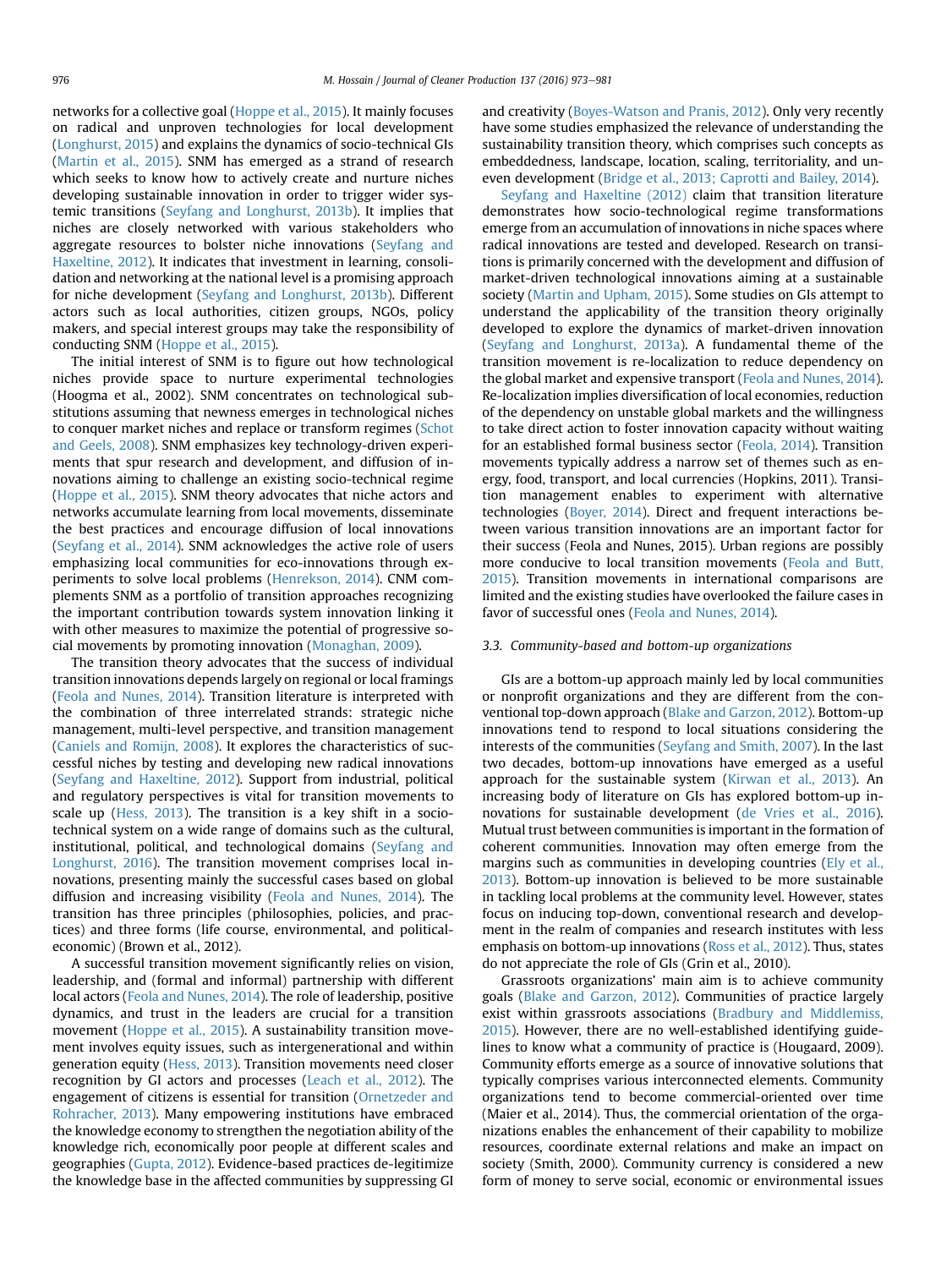which conventional money does not [\(Seyfang and Smith, 2007\)](#page-8-0). It is mainly classified into four groups: service credits, mutual exchange, local currencies, and barter markets ([Seyfang and](#page-8-0) [Longhurst, 2013a\)](#page-8-0). Community currencies are easier to replicate and adapt than technological innovations [\(Seyfang and Longhurst,](#page-8-0) [2013b](#page-8-0)). They comprise innovations such as community hall renovation, collective behavior change and locally owned renewable energy ([Seyfang et al., 2014](#page-8-0)). Community currencies have received state supports in some countries such as Brazil and Venezuela ([Seyfang and Longhurst, 2013a\)](#page-8-0).

## 3.4. Challenges

GIs face a range of challenges. They need support not only on one occasion but also all along the value chain [\(Cabannes, 2012\)](#page-7-0). They rely on low-level finance ([Middlemiss and Parrish, 2010\)](#page-8-0), face ideological disputes [\(Seyfang and Longhurst, 2013a, b\)](#page-8-0), and struggle to create appropriate links with a wider community (Smith, 2011). Major challenges for GIs are financial, legal, pressures/compulsions of circumstances, and diffusion [\(Boyer, 2014\)](#page-7-0). GIs encounter many challenges if they are to trigger social change effectively ([Feola and](#page-7-0) [Nunes, 2014\)](#page-7-0). Turning a well-identified demand to a "business plan" is a key challenge for GIs ([Cabannes, 2012\)](#page-7-0). A key challenge for GIs is to connect local innovation capacity with the global parameters [\(Leach et al., 2012\)](#page-8-0). Developing genuine GIs are challenging [\(Martin et al., 2015](#page-8-0)). A niche within an existing regime provides very little change whereas a radical niche may fail to translate its practices to the regime, as the practices demand numerous structural changes [\(Seyfang and Longhurst, 2013b](#page-8-0)).

GIs with strong local specificity of cultural, social and technological landscapes (Ornetzelder and Rohracher, 2013) face numerous challenges when expanding in the global environment (Devine-Wright and Wiersma, 2013). GIs may not develop robustness and resilience in case of burnout of activists, funding cuts, key people leaving, shifts in policy, and turnover of volunteers ([Bradbury and Middlemiss, 2015](#page-7-0)). Keeping members and volunteers especially in the initial stage with resource constraints is a key challenge [\(de Vries et al., 2016\)](#page-7-0). Short-lived innovations are often not properly documented for learning purposes as such skills and learning are not available for new incumbents [\(Seyfang and Smith,](#page-8-0) [2007\)](#page-8-0). Creating appropriate funding mechanisms such as cofunding, small grants, subsidies, and insurance facilities are necessary to stimulate local innovations ([Hoppe et al., 2015\)](#page-7-0). GIs are funded through donations, fundraising events, grants, lotteries, private sponsorship, sale of self-produced goods, local authorities, and sponsorships ([Feola and Nunes, 2014\)](#page-7-0). Financial support for GIs in urban areas is very limited as donors and specialized financing institutions do not consider, for example, urban agriculture a substantive issue [\(Cabannes, 2012](#page-7-0)).

GIs face difficulties to connect with skilled people, research institutes, and advisers to get necessary support such as access to information and finding communications channels to promote their success ([Creech et al., 2014](#page-7-0)). GIs have the difficulty of keeping pace with the changing environment ([Douthwaite et al., 2009\)](#page-7-0). The uneven diffusion of GIs challenges the existing narratives on their momentum [\(Wu and Zhang, 2013](#page-8-0)). They struggle simply to survive, let alone to grow ([Hargreaves et al., 2013](#page-7-0)). Establishing institutional infrastructures is very difficult due to diverse interests of stockholders ([Hargreaves et al., 2013\)](#page-7-0). GIs for system change are likely to be incremental on a range of characteristics to strengthen the incumbent regime such as cognitive frameworks, embedded practices, and prevailing norms ([Hoppe et al., 2015](#page-7-0)). They need to adopt an active lobby for political and institutional support ([Ornetzeder and Rohracher, 2013](#page-8-0)). Grassroots organizations are subject to indirect pressure to become non-profit by commercial organizations [\(Martin et al., 2015](#page-8-0)). Community members of grassroots innovations are often reluctant to pay their membership fees if the results of an initiative are not visible [\(de Vries et al., 2016\)](#page-7-0).

Grassroots organizations struggle between recognizing appropriate technology supporting grassroots ingenuity and context sensitive solutions. Moreover, they have a risky reliance on external support [\(Smith et al., 2014](#page-8-0)). Yet, they tend to disseminate technologies to poorer communities, in general. [Cabannes \(2012\)](#page-7-0) considers that urban grassroots innovations are quite reluctant to approach formal financial institution for loans. Less powerful nonbusiness actors are predominantly involved with GIs. Consequently, grassroots innovations do not attract the adequate attention of policymakers (Bergman et al., 2010). The exclusion of segmented, scattered and small-scale innovations from the agenda of public policy is a very common practice ([Gupta, 2012](#page-7-0)). Networking is a key to overcome many challenges as described in the follow section.

## 3.5. Networking

Networking is an important step of GIs for upscaling and transcending the local milieu [\(Hoppe et al., 2015](#page-7-0)). The success of GIs largely depends on pre-existing networks in context, place, scale, space, and socio-technical change ([Feola and Nunes, 2014\)](#page-7-0). Networking activities are supportive for niches when they work in collaboration with various stakeholders ([Seyfang and Haxeltine,](#page-8-0) [2012\)](#page-8-0). Adaptations of GIs have emerged from interpersonal communication and social networks [\(Anderson and McLachlan,](#page-7-0) [2012\)](#page-7-0). Network building activities focus on the internal dynamics of communities to create community momentum ([Kirwan et al.,](#page-8-0) [2013\)](#page-8-0). Robust networks provide the innovative implementation of projects over time ([de Vries et al., 2016](#page-7-0)). A strong international network of civil societies significantly helps to develop sustainable GIs ([Ely et al., 2013\)](#page-7-0).

Social movements are loosely framed in horizontal networks that are unlike hierarchical and centrally operated networks (Nicholls, 2007). GIs emerge from networks of activists generating bottom-up solutions for sustainable development ([Leach et al.,](#page-8-0) [2012\)](#page-8-0). Networking with both local and global actors significantly helps GIs [\(Feola and Nunes, 2014\)](#page-7-0). Even in the local context, [Gupta](#page-7-0) [\(2012\)](#page-7-0) argues that collaborating with supportive actors such as designers, fabricators, and funders is essential for developing GIs. To create socio-cognitive 'niche' protection for sustainability experiments, concentration of cultural practices, institutions, and networks are important [\(Longhurst, 2015\)](#page-8-0). However, networking between actors in grassroots niches is more limited than networking in successful market niches [\(Martin et al., 2015](#page-8-0)).

Establishing a network of interactions between niches, regimes and landscape is essential to understanding the growth of a niche ([Ornetzeder and Rohracher, 2013](#page-8-0)). Increasing the network of actors can expand the resource base of niche activities in various contexts and create more sustainable relations between relevant actors involving national level governance structures [\(Geels, 2011\)](#page-7-0). Grassroots networks usually have limited access to scientific knowledge, expertise and modern means of production ([Ornetzeder and Rohracher, 2013\)](#page-8-0). Networking gives codified learning via training, which provides support such as how to set up and run a grassroots movements that include ideological issues ([Seyfang and Haxeltine, 2012](#page-8-0)). Networking helps to lobby, to know best practices, and to develop standard and institutionalize learning ([Seyfang and Longhurst, 2016](#page-8-0)). Grassroots innovations can use the intra-organizational network for their growth [\(Xiao et al.,](#page-8-0) [2013\)](#page-8-0). Intermediaries play a key role in networking [\(Seyfang](#page-8-0) [et al., 2014](#page-8-0)).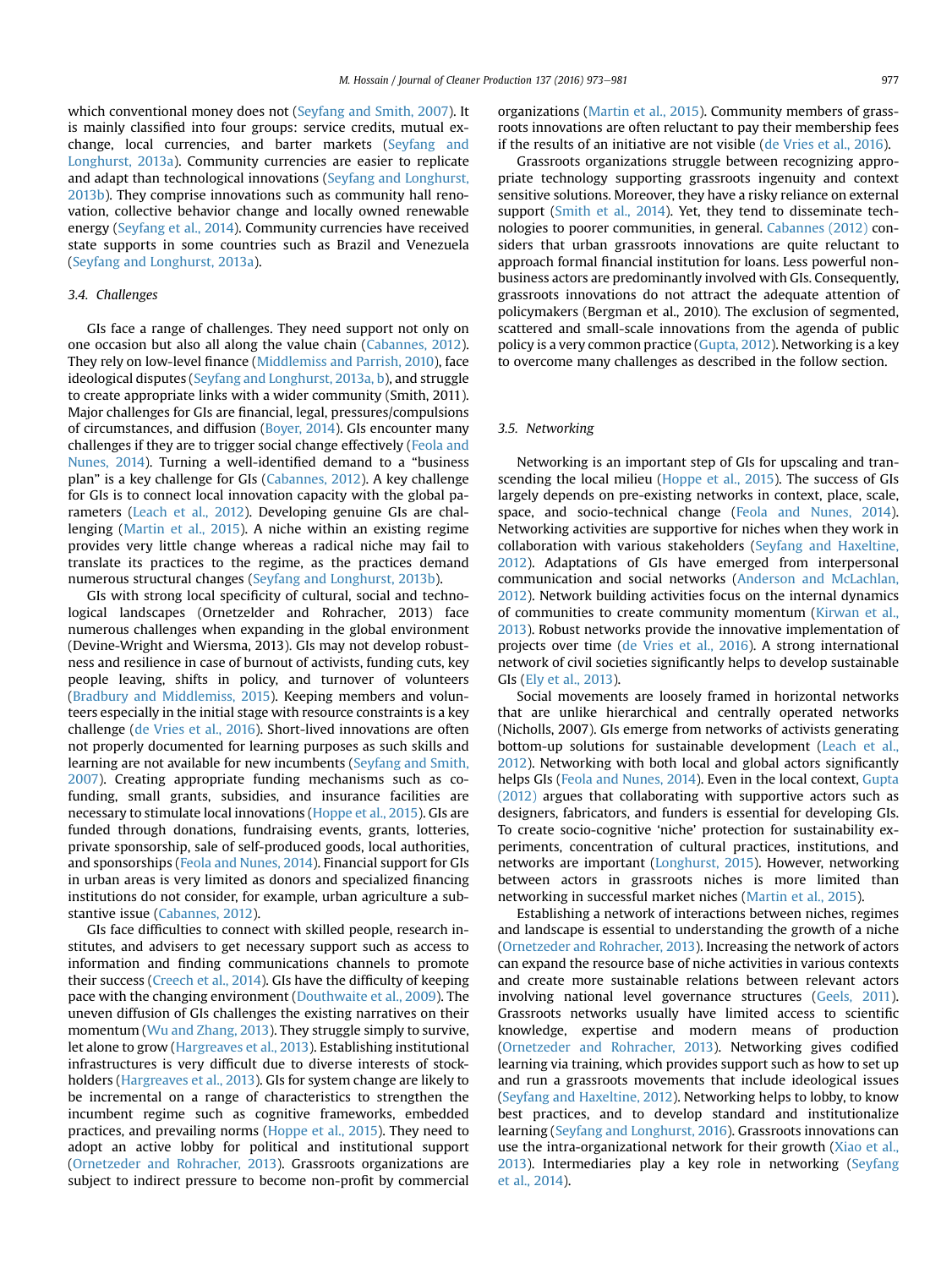#### 3.6. Intermediary

Intermediaries can help to form connections between niches and regimes by stimulating regime change (Smith, 2007). They can be various types such as culture, society, knowledge, labor, market, planning, and welfare intermediaries (Medd and Marvin, 2008). Intermediaries facilitate support in different contexts such as local, policy, market, and social contexts ([Hargreaves et al., 2013](#page-7-0)). Intermediaries mainly play the following roles: initiation of new projects, interaction with policy makers and other agencies, lobbying, institutionalization of learning, provision of tools, raising resources and funding, setting standards, sharing information between various community groups, and tracking a program (Maier et al., 2014). However, [White and Stirling \(2013\)](#page-8-0) argue that grassroots organizations and intermediaries experience similar pressures on their growth.

Intermediaries are necessary for the replication of niche projects in various locations [\(Seyfang and Longhurst, 2016\)](#page-8-0). However, they cannot translate some important aspects such as confidence, tacit knowledge, and trust to new settings ([Seyfang et al., 2014](#page-8-0)). Intermediaries play a key role in helping small-scale GIs to scale-up to replace the existing mainstream provision (Geels and Deuten, 2006). However, the role of intermediaries in helping GIs to grow has been very limitedly explored in the literature [\(Hargreaves et al.,](#page-7-0) [2013](#page-7-0)).

#### 3.7. Learning

Learning gives GIs the opportunity to gain knowledge and expertise on how to improve innovations from experiments ([Hoppe](#page-7-0) [et al., 2015](#page-7-0)). [Bradbury and Middlemiss \(2015\)](#page-7-0) claim that the most important enabler of learning within an association is the culture of education. A range of structural conditions at the local level is necessary for learning ([Ornetzeder and Rohracher, 2013](#page-8-0)). However, the processes of learning occur not only at the local level but also at the global level [\(Seyfang and Longhurst, 2013b\)](#page-8-0). A learning process is effective when negotiations, knowledge, and information are treated as open source ([Ornetzeder and Rohracher, 2013](#page-8-0)). Learning leads to gaining skills, knowledge, and transform an association to a sustainable one ([Bradbury and Middlemiss, 2015](#page-7-0)). Internal learning is beneficial to develop shared objectives and common understanding to create a coalition of various groups of activists [\(Seyfang](#page-8-0) [and Haxeltine, 2012\)](#page-8-0). [Bradbury and Middlemiss \(2015\)](#page-7-0) found that learning by doing or learning by seeing is more effective than formal learning for sustainable practices. Training and use of hands-on practices are fundamental to introduce GIs especially in rural areas ([Pattnaik and Dhal, 2015](#page-8-0)). Active engagement provides participants the necessary room to learn new skills ([Bradbury and](#page-7-0) [Middlemiss, 2015\)](#page-7-0). Learning a sustainable policy regime from the grassroots and local service providers is pivotal in establishing flexible enough policies to bolster bottom-up innovations ([Monaghan, 2009\)](#page-8-0).

[Ornetzeder and Rohracher \(2013\)](#page-8-0) point out that a democratic structure is a key aspect of a learning environment. In addition, learning is accelerated by a balanced composition of actors with complementary competencies. Without the human resources of participants such as knowledge, skills, time, and commitment, learning may not be transferred between generations of participants [\(Bradbury and Middlemiss, 2015](#page-7-0)). Configurational technologies exist as a process of practical learning wherein technologies, skills and organizations evolve over time [\(de Vries et al., 2016\)](#page-7-0). Experiential and interactive learning helps to aggregate decision making during GI processes [\(Douthwaite et al., 2009\)](#page-7-0). Studies depict that some GIs map, replicate, and develop through learning processes by peer-to-peer knowledge dissemination ([Feola and](#page-7-0)

#### [Nunes, 2014](#page-7-0)).

The training on GIs is mainly based on successful experiences and thereby sharing knowledge is a part of learning and niche building [\(Feola and Nunes, 2014\)](#page-7-0). For extreme affordability, learning from grassroots innovators and traditional knowledge holders is essential ([Gupta, 2012\)](#page-7-0). Learning should be an ongoing process for both grassroots organizations and intermediaries ([Hargreaves et al., 2013\)](#page-7-0). Learning processes help to garner knowledge and expertise regarding how to improve innovations from repeated experiments ([Hoppe et al., 2015](#page-7-0)). [Seyfang and](#page-8-0) [Haxeltine \(2012\)](#page-8-0) state that first-order and second-order learning are essential to aid niche development and diffusion. As secondorder learning, niche actors can retrospect on present development and practices; thereby question the premises of regime systems, alternative cognition and ways of evaluating niche development [\(Kirwan et al., 2013\)](#page-8-0). Even though learning happens in various experiments, [Monaghan \(2009\)](#page-8-0) suggests that learning and reflection should occur throughout the entire process. Policy regimes need to learn from the grassroots to better formulate policies that are friendly to bottom-up innovations with little irreversibility ([Kemp and Rotmans, 2004\)](#page-7-0). For opening creative spaces of learning, the understanding of various preconditions in a specific locality are essential [\(Ornetzeder and Rohracher, 2013](#page-8-0)). The existing curricula, policies, and programs neglect the need of learning from knowledge-rich but economically poor people ([Gupta, 2012](#page-7-0)).

## 3.8. Success of grassroots innovation

The success of GIs is defined in many ways in the extant literature (Ornetzelder and Rohracher, 2013). According to [Feola and](#page-7-0) [Nunes \(2014\),](#page-7-0) the success of transition innovations is defined based mainly on four factors: human, external, organization and resources. Moreover, they point out that success can be measured considering issues such as social links within the local communities, contribution to improved environmental performance, empowerment, social functions, social connectivity, and trajectories of GIs [\(Feola and Nunes, 2014](#page-7-0)). Seyfang and Longhurst (2015) posit that the success of GIs is perceived mainly on dimensions such as scaling, replication, and translation. Successful growth of niches depends on expectations, social networks, learning and leadership ([Hoppe et al., 2015\)](#page-7-0). Distinct GIs may elaborate different narratives, which may influence their internal and external dynamics differently ([Feola, 2014](#page-7-0)). The change in socio-technical regime also heavily depends on broader dynamics such as demography, material infrastructure, natural environment, and paradigms (Rotmans et al., 2001).

There are various views as for the success of GIs. For example, some innovations emerge without any ambition to expand but to serve a particular community. Other innovations opt for growing beyond the locus of their origins [\(Ornetzeder and Rohracher, 2013\)](#page-8-0). The potential to contribute to the environment is considered a key success factor bearing the financial attractiveness of GIs ([Reinsberger et al., 2015\)](#page-8-0). Smith et al. (2005) opine that the success of GIs depends on the simultaneous pressure of the niche, landscape, and available opportunity for change.

In one hand, radical niches provide an environment for sustainable experiments, on the other, different values and expectations among actors hinder to de-contextualise, scale up and translate GIs into mainstream contexts [\(Ornetzeder and Rohracher,](#page-8-0) [2013\)](#page-8-0). The main benefits of GIs derive from their creation of a space to develop new ideas and practices, and experimentation with new systems of provision, which enable the citizen to express alternative values and gain tangible accomplishment [\(Seyfang and](#page-8-0) [Haxeltine, 2012](#page-8-0)). Capability development is necessary to scale up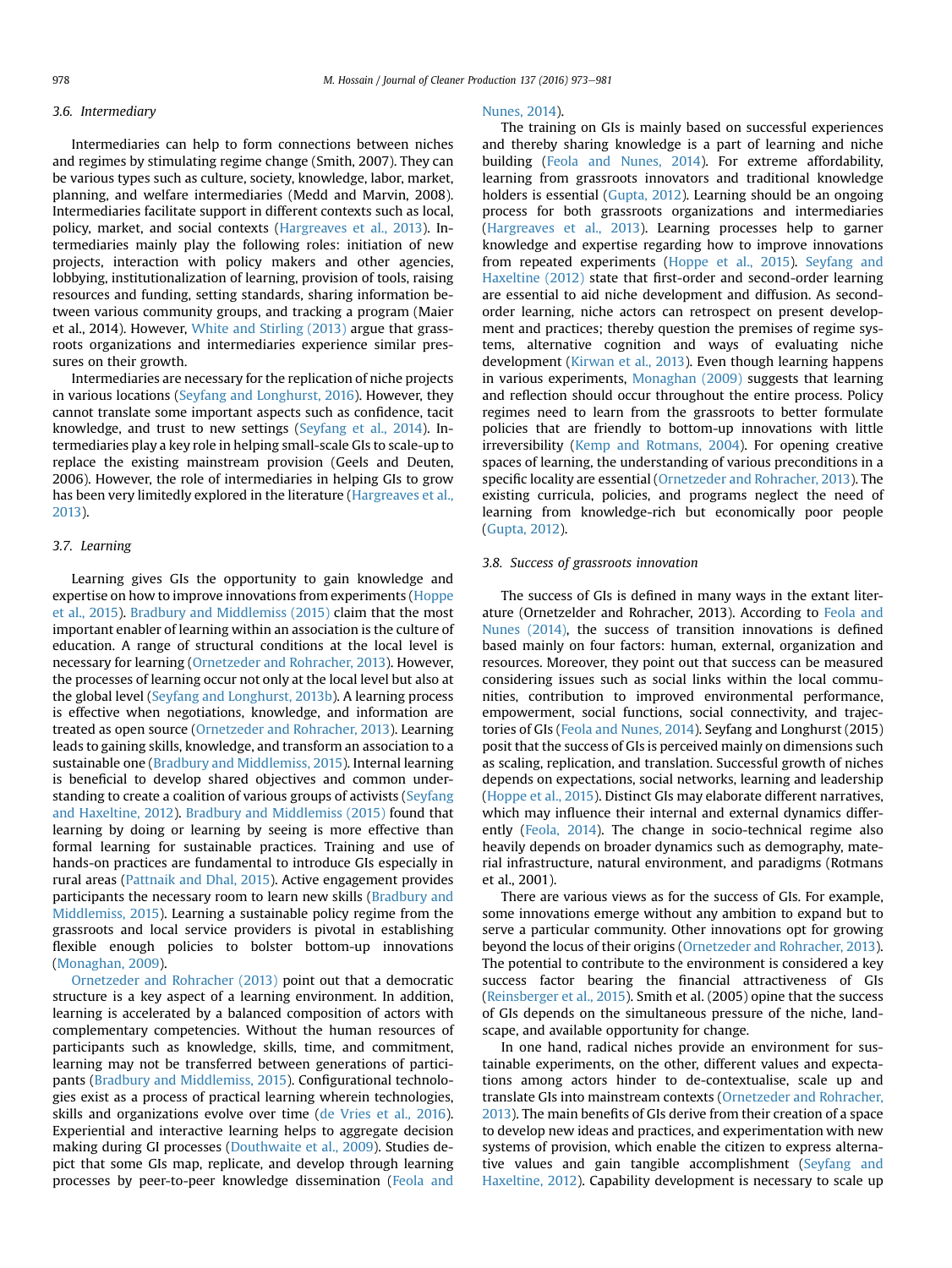a grassroots movement into a large-scale national program [\(Blake](#page-7-0) [and Garzon, 2012](#page-7-0)). The evidence of scaling up GIs is still limited (Bergman et al., 2010). Moreover, [Gupta \(2012\)](#page-7-0) holds that a general refrain in the innovation literature is that scale is necessary for sustainability. Scaling of GIs is difficult due to their geographical rootedness [\(Seyfang and Smith, 2007\)](#page-8-0).

#### 3.9. Diffusion of grassroots innovations

The diffusion potential of GIs is very different from those of technological innovations [\(Seyfang and Haxeltine, 2012\)](#page-8-0). Radical socio-institutional and socio-cultural changes are necessary for the diffusion of GIs into the mainstream [\(Monaghan, 2009](#page-8-0)). To promote the diffusion of GIs, considering the proposition of values and highlighting the types of practices in context are important ([Hargreaves et al., 2013](#page-7-0)b). [Seyfang and Longhurst \(2016\)](#page-8-0) hold that niche-level activity correlates with diffusion success. GIs need to balance between successful diffusion and innovation control ([Ornetzeder and Rohracher, 2013](#page-8-0)). Niche development is essential but not sufficient for the wider diffusion of GIs. [Wu and Zhang](#page-8-0) [\(2013\)](#page-8-0) point out that the diffusion of GIs is different from mainstream innovations, as the latter does not consider the complexity and diversity of local, ecological, economic, and social contexts.

To what extent GIs represent spaces for radical innovation for sustainability, how they emerge, and their characteristics are keys for their diffusion [\(Feola and Butt, 2015](#page-7-0)). Success in terms of widespread diffusion comes at a cost of cooptation ([Hess, 2013\)](#page-7-0). Social movement diffusion is transfer in the same or similar forms across space, sector, and ideological divides. The diffusion is spatially structured, which is determined by the uneven distribution of contextual factors ([Feola and Butt, 2015](#page-7-0)). Above all, the significance of a GI lies on its sustainability aspect.

#### 3.10. Sustainability

Conventional sustainable development policy for modernization solutions embracing market transformation and green growth is criticized for its limited scope and ambition (Seyfang, 2009). Innovation and community action are considered two vital strands for sustainable development [\(Seyfang and Smith, 2007](#page-8-0)). An alternative narrative has emerged around GIs to tackle the unsustainability, injustices, and inequalities of mainstream innovations ([Martin et al., 2015; Seyfang and Longhurst, 2016](#page-8-0)). A few studies have explored the grassroots movement for sustainability, mostly from the theoretical points of view. [Seyfang \(2010\)](#page-8-0) found that many community-led GIs for sustainable development emerge to effect a wider transformation of mainstream society. Community actions are becoming an integral part of sustainable policy for various fundamental reasons such as the necessity of active citizens and strong local institutions and locally originated actions to create socially embedded changes (Burgess et al., 2003).

Most studies focus on market-oriented innovations whereas socio-technological sustainable alternatives emerging from the grassroots level have received limited attention [\(Hargreaves et al.,](#page-7-0) [2013\)](#page-7-0). The role of GIs to embrace more sustainable systems of production and consumption has not been given sufficient credit in science and policymaking [\(Ornetzeder and Rohracher, 2013\)](#page-8-0). Sustainability is a key issue that upholds GIs in an applauded position. Grassroots organizations are concerned about the existing unsustainable ways of consumption when people can live resource poor but satisfying lives (North, 2010). The transfer of skills and knowledge to new incumbents of grassroots organizations naturally bring out sustainability within the grassroots association ([Bradbury and Middlemiss, 2015\)](#page-7-0).

Along with new sustainable technology, users teaming in self-

building groups adjust their specific needs (Ornetzeder and Rohracher, 2006). In rural communities, the ability to innovate is an important aspect of sustainability [\(Douthwaite et al., 2009](#page-7-0)). The uneven diffusion of grassroots networks is associated with crossmovement transfers, institutional thickness, and interplay of different proximities in GI diffusion [\(Feola and Butt, 2015](#page-7-0)). Scalability is a great concern for GIs but it is a key condition for sustainability ([Gupta, 2012](#page-7-0)). GIs with sustainability involve a radical vision of the existing regime and a sustainable future ([Hess, 2013\)](#page-7-0). Even though the research body on sustainability transitions is noticeable, the geographical aspects of sustainability are apparently highly overlooked (Coenen and Truffer, 2012). A growing interest in civil society, as an overlooked aspect, has significant promise to contribute to sustainable consumption systems [\(Martin and](#page-8-0) [Upham, 2015\)](#page-8-0).

#### 4. Discussion, limitations, and future research

#### 4.1. Implications

The importance of GI has been neglected for a long time. It has yet to receive adequate attention from scholars, practitioners and policy makers. There is no common understanding among scholars on GIs. Some scholars see it in the urban context at the community level [\(Seyfang and Smith, 2007\)](#page-8-0) whereas others consider them mainly in the rural context [\(Gupta, 2008, 2012](#page-7-0)). Most of the studies use the definition of GI given by [Seyfang and Smith \(2007\).](#page-8-0) Thus, an evolution of the definition has not been found in the literature. The study underscored the scope and characteristics of GI to clarify the concept. GI has not received the attention of mainstream innovation scholars. Consequently, it has remained isolated from the mainstream innovation literature. Most of the studies have been published in journals focusing on sustainability and environmental issues. Moreover, only a few scholars are dominant in the literature.

This study's discussion about the main theories in GI literature provides a rich understanding of GIs from a theoretical perspective. Grassroots innovations face numerous challenges, many of which are unimaginable in mainstream innovation. The study has provided a comprehensive understanding of the challenges grassroots innovations encounter. Even though GI is seemingly promising to create alternatives for sustainable development, they are loosely connected with mainstream socio-technical regimes and have a weak impact in reality [\(Seyfang and Smith, 2007\)](#page-8-0).

Networking is an important way for grassroots innovations to expand especially from one location to the other. However, they are connected in horizontal networks in place of hierarchical networks.

This makes them different from mainstream innovations, which work based on hierarchical networks. Intermediaries are key to establish different kinds of networks for GI. They are also highly relevant for learning purpose.

The success of grassroots innovations is measured with some unique parameters, such as the number of members, social links, social functions, and environmental performances. These parameters are very loosely defined and not used in the mainstream innovation literature. GIs complement regimes in the small scale. Consequently, they are ignored in political and policymaking discussions. Diffusion of most of the innovations is limited due to their geographical rootedness. However, grassroots innovations are highly applauded for their sustainable contribution.

#### 4.2. Limitations

There are several unavoidable limitation to this study. Firstly, it has provided an overall synthesis of the results. Consequently, a very deep analysis of many topics was impossible. Secondly, it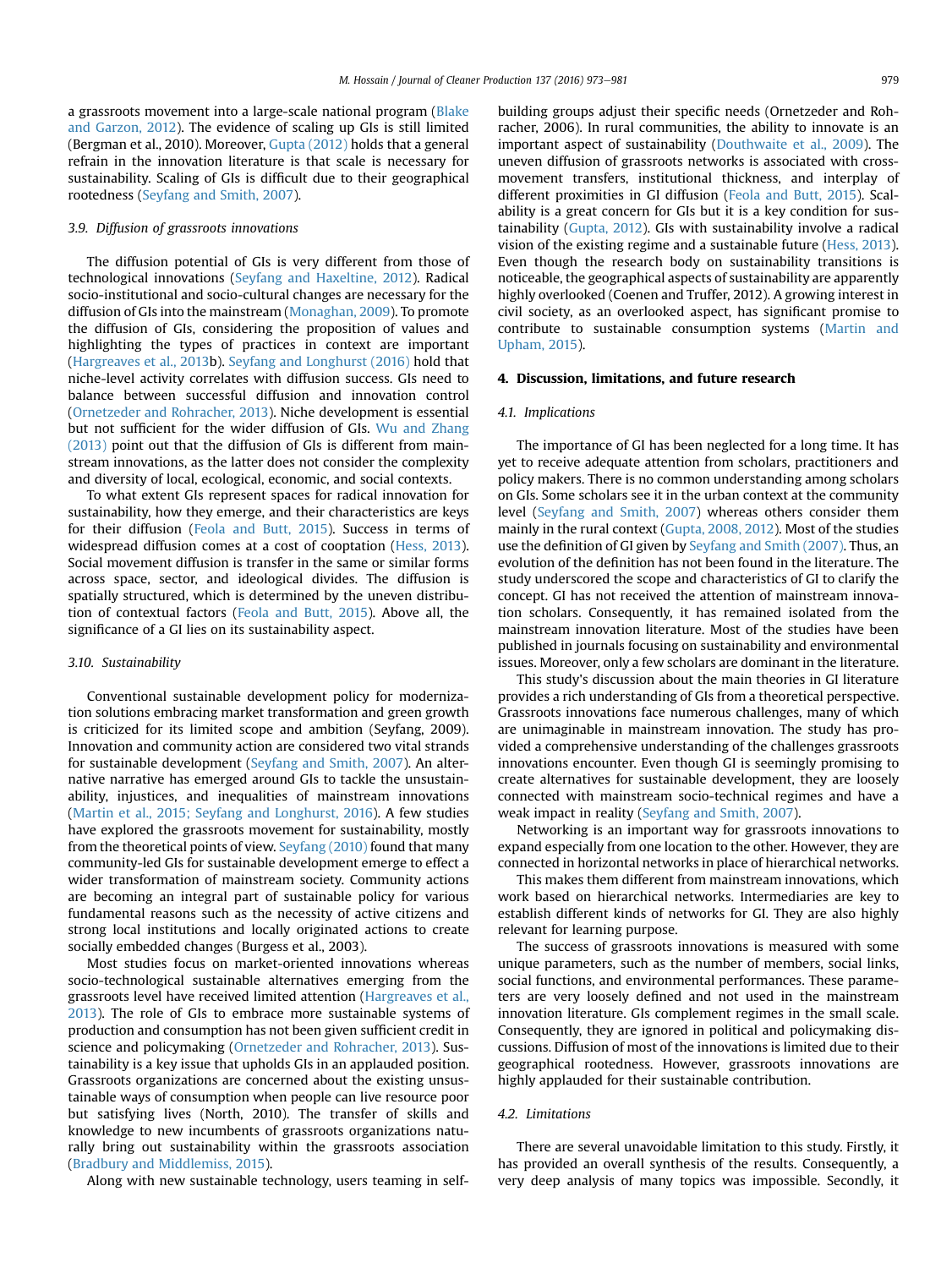<span id="page-7-0"></span>considered studies which exclusively used the GI concept. Thus, there might be studies that explored the same phenomenon with different concepts such as frugal innovation [\(Simula et al., 2015;](#page-8-0) Levänen et al., 2016), social innovation (Brown and Wyatt, 2015), ecological innovation, environmental innovation, green innovation, and sustainable innovation (Schiederig et al., 2012). Thirdly, GI is understood in different ways both geographically and conceptually which was not explored in this literature. Finally, no distinct analysis was performed to understand GI versus mainstream innovation. These limitations along with the synthesis of the study present opportunities for future research.

#### 4.3. Future research

This study provides a set of research avenues based on the analysis of the results, recommendations, and suggestions mentioned in the extant literature. Despite high relevance, some theories such as the resource-based theory and the agency theory are not present in the literature.

Most studies have merely narrated various cases of grassroots innovations. There are only a few studies on innovations in the unorganized sector compared to managerial innovations. Innovation research has recognized the importance of GIs, yet it remains as a statement of faith without spawning adequate conceptual and empirical analysis ([Lorentzen and Mohamed, 2010](#page-8-0)). Studies on innovations have provided limited attention on low-income countries in general and GIs in particular (Gupta, 2012).

The significant contribution of GIs for sustainability has been neglected [\(Seyfang and Smith, 2007\)](#page-8-0). The widespread diffusion of a GI is considered as a success, which comes at a cost of cooptation (Hess, 2013). Yet, diffusion and cooptation have not been seriously explored together in the extant literature ([Martin et al., 2015\)](#page-8-0). Survival is a common challenge across all grassroots innovations. Evidence on their extensive growth, replication, and diffusion is not available in the literature [\(Seyfang et al., 2014\)](#page-8-0). Even though intermediaries play a key role for GIs to develop and grow, only a few studies have examined the nature and extent of their roles (Hargreaves et al., 2013). How different niche activists mutually share and benefit from each other needs rigorous exploration in future studies. The evidence shows that grassroots innovations may effectively be transferred from one location to another (Feola and Nunes, 2014). However, the extent of transfer in practice is limitedly known.

Rigorous studies on GIs to clarify various stakeholders and their roles are necessary. The potential of bottom-up innovations is seemingly enormous, and as such, future research in that direction may increase the understanding of how to reap societal benefits. How GIs can be integrated into incumbent systems is not clear from the existing literature ([Monaghan, 2009\)](#page-8-0). Radical innovations that emerge from the community level is limitedly examined using strategic niche management [\(Seyfang and Longhurst, 2016\)](#page-8-0). Studies point out that GIs transform from a niche to a regime. How it takes place in practice needs investigation in the future. The extant literature mainly includes successful cases of GI whereas exploring failure cases may significantly help to learn about grassroots innovations. This study is expected to stimulate research with the aim of addressing the limitedly known issues that are associated with grassroots innovations.

### Acknowledgement

The author is grateful to the Finnish Cultural Foundation for financial support.

#### References

- [Akenji, L., 2014. Consumer scapegoatism and limits to green consumerism. J. Clean.](http://refhub.elsevier.com/S0959-6526(16)31036-8/sref1) [Prod. 63, 13](http://refhub.elsevier.com/S0959-6526(16)31036-8/sref1)-[23](http://refhub.elsevier.com/S0959-6526(16)31036-8/sref1).
- [Anderson, C.R., McLachlan, S.M., 2012. Exiting, enduring and innovating: farm](http://refhub.elsevier.com/S0959-6526(16)31036-8/sref2) [household adaptation to global zoonotic disease. Glob. Environ. Change 22 \(1\),](http://refhub.elsevier.com/S0959-6526(16)31036-8/sref2)  $82 - 93$  $82 - 93$
- [Blake, A., Garzon, M.Q., 2012. Boundary objects to guide sustainable technology](http://refhub.elsevier.com/S0959-6526(16)31036-8/sref6)[supported participatory development for poverty alleviation in the context of](http://refhub.elsevier.com/S0959-6526(16)31036-8/sref6) digital divides. Electron. I. Inf. Syst. Dev. Ctries.  $51$  (1),  $1-25$  $1-25$ .
- [Boyer, R., 2014. Sociotechnical transitions and urban planning a case study of eco](http://refhub.elsevier.com/S0959-6526(16)31036-8/sref8)[cohousing in tompkins county, New York. J. Plan. Educ. Res. 34 \(4\), 451](http://refhub.elsevier.com/S0959-6526(16)31036-8/sref8)-[464.](http://refhub.elsevier.com/S0959-6526(16)31036-8/sref8)
- [Boyes-Watson, C., Pranis, K., 2012. Science cannot](http://refhub.elsevier.com/S0959-6526(16)31036-8/sref10) fix this: the limitations of [evidence-based practice. Contemp. Justice Rev. 15 \(3\), 265](http://refhub.elsevier.com/S0959-6526(16)31036-8/sref10)-[275](http://refhub.elsevier.com/S0959-6526(16)31036-8/sref10).
- [Bradbury, S., Middlemiss, L., 2015. The role of learning in sustainable communities](http://refhub.elsevier.com/S0959-6526(16)31036-8/sref11) [of practice. Local Environ. 20 \(7\), 796](http://refhub.elsevier.com/S0959-6526(16)31036-8/sref11)-[810.](http://refhub.elsevier.com/S0959-6526(16)31036-8/sref11)
- [Bridge, G., Bouzarovski, S., Bradshaw, M., Eyre, N., 2013. Geographies of energy](http://refhub.elsevier.com/S0959-6526(16)31036-8/sref12) [transition: space, place and the low-carbon economy. Energy Policy 53,](http://refhub.elsevier.com/S0959-6526(16)31036-8/sref12)  $331 - 340$  $331 - 340$ .
- [Brown, T., Wyatt, J., 2015. Design thinking for social innovation. Annu. Rev. Policy](http://refhub.elsevier.com/S0959-6526(16)31036-8/sref13) Des.  $3(1)$ ,  $1-10$ .
- [Cabannes, Y., 2012. Financing urban agriculture. Environ. Urbanization 24 \(2\),](http://refhub.elsevier.com/S0959-6526(16)31036-8/sref15) [665](http://refhub.elsevier.com/S0959-6526(16)31036-8/sref15)-[683.](http://refhub.elsevier.com/S0959-6526(16)31036-8/sref15)
- [Caniels, M.C., Romijn, H.A., 2008. Strategic niche management: towards a policy tool](http://refhub.elsevier.com/S0959-6526(16)31036-8/sref16) [for sustainable development. Technol. Anal. Strategic Manag. 20 \(2\), 245](http://refhub.elsevier.com/S0959-6526(16)31036-8/sref16)-[266](http://refhub.elsevier.com/S0959-6526(16)31036-8/sref16).
- [Caprotti, F., Bailey, I., 2014. Making sense of the green economy. Geogr. Ann. Ser. B,](http://refhub.elsevier.com/S0959-6526(16)31036-8/sref17) [Hum. Geogr. 96 \(3\), 195](http://refhub.elsevier.com/S0959-6526(16)31036-8/sref17)-[200](http://refhub.elsevier.com/S0959-6526(16)31036-8/sref17).
- [Chin, A., Jacobsson, T., 2015. TheGoals.org: mobile global education on the Sus](http://refhub.elsevier.com/S0959-6526(16)31036-8/sref19)[tainable Development Goals. J. Clean. Prod. 123 \(1\), 227](http://refhub.elsevier.com/S0959-6526(16)31036-8/sref19)-[229](http://refhub.elsevier.com/S0959-6526(16)31036-8/sref19).
- [Creech, H., Paas, L., Gabriel, G.H., Voora, V., Hybsier, C., Marquard, H., 2014. Small](http://refhub.elsevier.com/S0959-6526(16)31036-8/sref21)[scale social-environmental enterprises in the green economy: supporting](http://refhub.elsevier.com/S0959-6526(16)31036-8/sref21) grassroots innovation. Dev. Pract.  $24$  (3), 366-[378.](http://refhub.elsevier.com/S0959-6526(16)31036-8/sref21)
- [de Vries, G.W., Boon, W.P., Peine, A., 2016. User-led innovation in civic energy](http://refhub.elsevier.com/S0959-6526(16)31036-8/sref0) [communities. Environ. Innovation Soc. Transitions 19, 51](http://refhub.elsevier.com/S0959-6526(16)31036-8/sref0)-[65.](http://refhub.elsevier.com/S0959-6526(16)31036-8/sref0)
- [Douthwaite, B., Beaulieu, N., Lundy, M., Peters, D., 2009. Understanding how](http://refhub.elsevier.com/S0959-6526(16)31036-8/sref26) participatory approaches foster innovation. Int. J. Agric. Sustain. 7 (1),  $42-60$ .
- [Ely, A., Smith, A., Stirling, A., Leach, M., Scoones, I., 2013. Innovation politics post-](http://refhub.elsevier.com/S0959-6526(16)31036-8/sref27)[Rio](http://refhub.elsevier.com/S0959-6526(16)31036-8/sref27)+ [20: hybrid pathways to sustainability? Environment and Planning C:](http://refhub.elsevier.com/S0959-6526(16)31036-8/sref27) [Gov. Policy 31 \(6\), 1063](http://refhub.elsevier.com/S0959-6526(16)31036-8/sref27)-[1081.](http://refhub.elsevier.com/S0959-6526(16)31036-8/sref27)
- [Feola, G., 2014. Narratives of grassroots innovations: a comparison of voluntary](http://refhub.elsevier.com/S0959-6526(16)31036-8/sref28) [simplicity and the transition movement in Italy. Int. J. Innovation Sustain. Dev. 8](http://refhub.elsevier.com/S0959-6526(16)31036-8/sref28)  $(3)$ ,  $250-269$ .
- [Feola, G., Butt, A., 2015. The diffusion of grassroots innovations for sustainability in](http://refhub.elsevier.com/S0959-6526(16)31036-8/sref29) [Italy and Great Britain: an exploratory spatial data analysis. Geogr. J. \(in press\)](http://refhub.elsevier.com/S0959-6526(16)31036-8/sref29).
- [Feola, G., Nunes, R., 2014. Success and failure of grassroots innovations for](http://refhub.elsevier.com/S0959-6526(16)31036-8/sref30) [addressing climate change: the case of the transition movement. Glob. Environ.](http://refhub.elsevier.com/S0959-6526(16)31036-8/sref30) [Change 24, 232](http://refhub.elsevier.com/S0959-6526(16)31036-8/sref30)-[250](http://refhub.elsevier.com/S0959-6526(16)31036-8/sref30).
- [Geels, F.W., 2011. The multi-level perspective on sustainability transitions: re](http://refhub.elsevier.com/S0959-6526(16)31036-8/sref33)sponses to seven criticisms. Environ. Innovation Soc. Transitions  $1$  (1),  $24-40$ .
- [Grabs, J., Langen, N., Maschkowski, G., Sch](http://refhub.elsevier.com/S0959-6526(16)31036-8/sref34)äpke, N., 2016. Understanding role models [for change: a multilevel analysis of success factors of grassroots initiatives for](http://refhub.elsevier.com/S0959-6526(16)31036-8/sref34) [sustainable consumption. J. Clean. Prod. 134 \(Part A\), 98](http://refhub.elsevier.com/S0959-6526(16)31036-8/sref34)-[111.](http://refhub.elsevier.com/S0959-6526(16)31036-8/sref34)
- [Gupta, V., 2008. An inquiry into the characteristics of entrepreneurship in India.](http://refhub.elsevier.com/S0959-6526(16)31036-8/sref35) J. Int. Bus. Res.  $7(1)$ ,  $53-69$ .
- [Gupta, A.K., 2012. Innovations for the poor by the poor. Int. J. Technol. Learn.](http://refhub.elsevier.com/S0959-6526(16)31036-8/sref36) Innovation Dev.  $5(1-2)$ , 28-[39.](http://refhub.elsevier.com/S0959-6526(16)31036-8/sref36)
- [Gupta, A.K., Sinha, R., Koradia, D., Patel, R., Parmar, M., Rohit, P., Chandan, A., 2003.](http://refhub.elsevier.com/S0959-6526(16)31036-8/sref37) [Mobilizing grassroots' technological innovations and traditional knowledge,](http://refhub.elsevier.com/S0959-6526(16)31036-8/sref37) [values and institutions: articulating social and ethical capital. Futures 35 \(9\),](http://refhub.elsevier.com/S0959-6526(16)31036-8/sref37) [975](http://refhub.elsevier.com/S0959-6526(16)31036-8/sref37)-[987.](http://refhub.elsevier.com/S0959-6526(16)31036-8/sref37)
- [Hargreaves, T., Hielscher, S., Seyfang, G., Smith, A., 2013. Grassroots innovations in](http://refhub.elsevier.com/S0959-6526(16)31036-8/sref38) [community energy: the role of intermediaries in niche development. Glob.](http://refhub.elsevier.com/S0959-6526(16)31036-8/sref38) [Environ. Change 23 \(5\), 868](http://refhub.elsevier.com/S0959-6526(16)31036-8/sref38)-[880.](http://refhub.elsevier.com/S0959-6526(16)31036-8/sref38)
- [Henrekson, M., 2014. Entrepreneurship, innovation, and human](http://refhub.elsevier.com/S0959-6526(16)31036-8/sref40) flourishing. Small [Bus. Econ. 43 \(3\), 511](http://refhub.elsevier.com/S0959-6526(16)31036-8/sref40)-[528.](http://refhub.elsevier.com/S0959-6526(16)31036-8/sref40)
- Hess, D.J., 2013. Industrial fi[elds and countervailing power: the transformation of](http://refhub.elsevier.com/S0959-6526(16)31036-8/sref41) [distributed solar energy in the United States. Glob. Environ. Change 23 \(5\),](http://refhub.elsevier.com/S0959-6526(16)31036-8/sref41) [847](http://refhub.elsevier.com/S0959-6526(16)31036-8/sref41)-[855](http://refhub.elsevier.com/S0959-6526(16)31036-8/sref41)
- [Hoppe, T., Graf, A., Warbroek, B., Lammers, I., Lepping, I., 2015. Local governments](http://refhub.elsevier.com/S0959-6526(16)31036-8/sref42) [supporting local energy initiatives: lessons from the best practices of Saerbeck](http://refhub.elsevier.com/S0959-6526(16)31036-8/sref42)  $(Germanv)$  and Lochem (The Netherlands). Sustainability  $7(2)$ , 1900–[1931.](http://refhub.elsevier.com/S0959-6526(16)31036-8/sref42)
- [Hossain, M., Anees-ur-Rehman, M., 2016. Open innovation: an analysis of twelve](http://refhub.elsevier.com/S0959-6526(16)31036-8/sref43) [years of research. Strategic Outsourcing An Int. J. 9 \(1\), 22](http://refhub.elsevier.com/S0959-6526(16)31036-8/sref43)-[37.](http://refhub.elsevier.com/S0959-6526(16)31036-8/sref43)
- [Hua, L., Jiang, Y., Lin, Y., 2010. Grassroots innovation, characteristics, status quo and](http://refhub.elsevier.com/S0959-6526(16)31036-8/sref44) [suggestions. In: Abstract Presented at the 7th International Conference on](http://refhub.elsevier.com/S0959-6526(16)31036-8/sref44) [Innovation and Management, pp. 2048](http://refhub.elsevier.com/S0959-6526(16)31036-8/sref44)-[2053.](http://refhub.elsevier.com/S0959-6526(16)31036-8/sref44)
- [Jain, A., Verloop, J., 2012. Repositioning grassroots innovation in India's S](http://refhub.elsevier.com/S0959-6526(16)31036-8/sref45)&[T policy:](http://refhub.elsevier.com/S0959-6526(16)31036-8/sref45) [from divider to provider. Curr. Sci. 103 \(3\), 282.](http://refhub.elsevier.com/S0959-6526(16)31036-8/sref45)
- [Kannan, K.P., 1990. Secularism and People's science movement in India. Econ. Po](http://refhub.elsevier.com/S0959-6526(16)31036-8/sref46)litical Wkly.  $25(6)$ ,  $311-313$ .
- [Kemp, R., Rotmans, J., 2004. Managing the transition to sustainable mobility. Syst.](http://refhub.elsevier.com/S0959-6526(16)31036-8/sref47) [Innovation Transition Sustain. Theory, Evid. Policy 137](http://refhub.elsevier.com/S0959-6526(16)31036-8/sref47)-[167.](http://refhub.elsevier.com/S0959-6526(16)31036-8/sref47)
- [Kemp, R., Schot, J., Hoogma, R., 1998. Regime shifts to sustainability through pro](http://refhub.elsevier.com/S0959-6526(16)31036-8/sref48)[cesses of niche formation: the approach of strategic niche management.](http://refhub.elsevier.com/S0959-6526(16)31036-8/sref48)